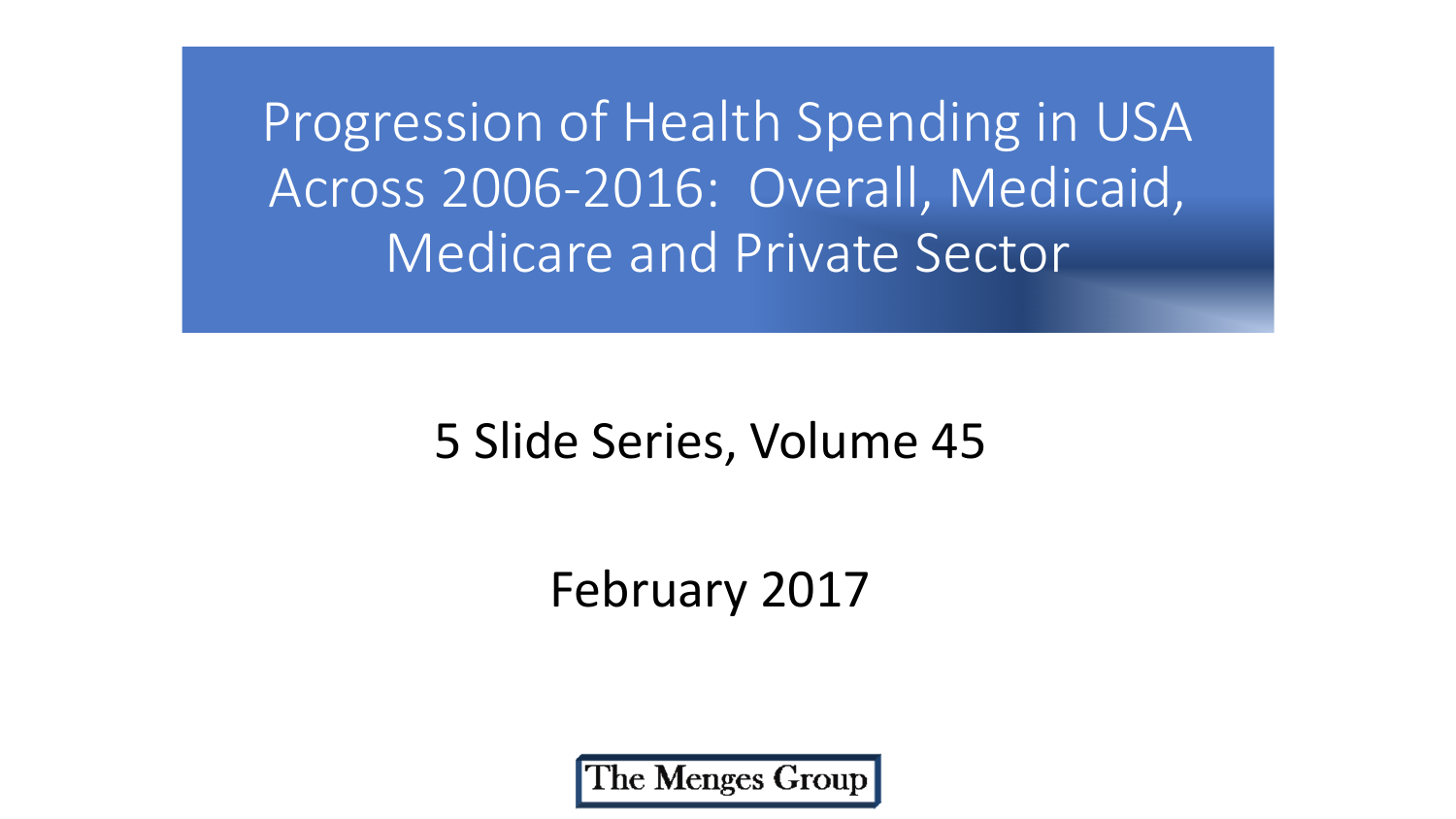# Introduction

- This edition of our 5 Slide Series looks at the progression of health expenditures across the past ten years.
- Our tabulations on the following pages are shown in a similar format for the following groups:
	- USA overall
	- Medicaid
	- Medicare
	- Remaining "private sector" population (everyone except those covered by Medicaid and/or sponsored programs other than Medicaid and Medicare, and persons with no health insurance.
- Data sources used include CMS published National Health Expenditures figures, US Census data and CMS published data on Medicare and Medicaid enrollment levels.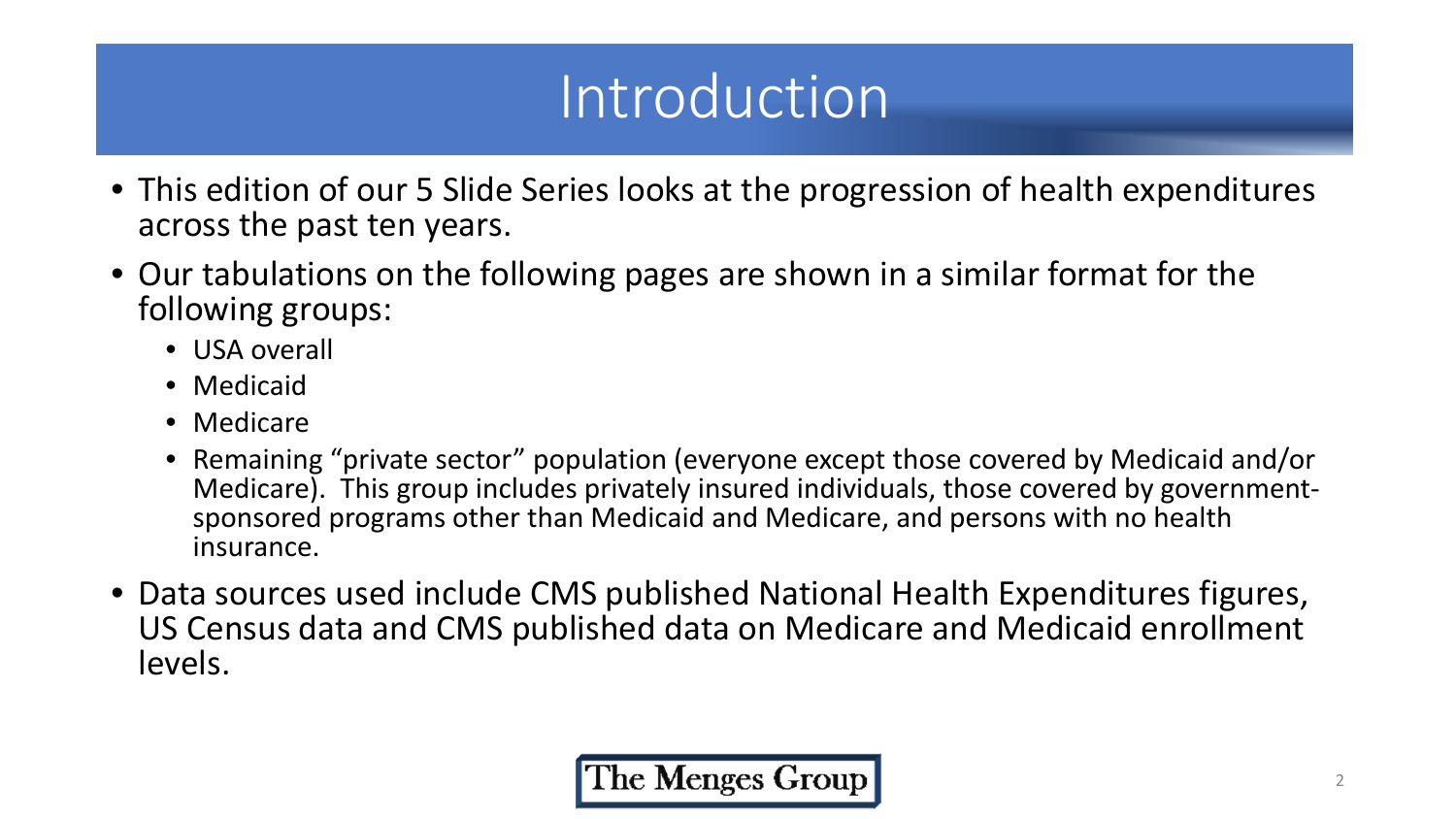#### Overall Health Spending, 2006-2016

|                          | <b>National</b><br><b>Health</b> |                   | <b>Health</b>      |
|--------------------------|----------------------------------|-------------------|--------------------|
|                          | <b>Expenditure</b>               | <b>Total US</b>   | <b>Expenditure</b> |
| Year                     | (\$ Billions)                    | <b>Population</b> | Per Resident       |
| 2006                     | \$2,157                          | 298,593,212       | \$7,233            |
| 2007                     | \$2,296                          | 301,579,895       | \$7,628            |
| 2008                     | \$2,399                          | 304,374,846       | \$7,897            |
| 2009                     | \$2,495                          | 307,006,550       | \$8,141            |
| 2010                     | \$2,596                          | 310,232,863       | \$8,404            |
| 2011                     | \$2,688                          | 312,917,000       | \$8,638            |
| 2012                     | \$2,795                          | 315,917,100       | \$8,915            |
| 2013                     | \$2,878                          | 317,474,000       | \$9,110            |
| 2014                     | \$3,029                          | 319,849,000       | \$9,515            |
| 2015                     | \$3,206                          | 322,060,100       | \$9,990            |
| 2016                     | \$3,356                          | 324,304,400       | \$10,373           |
| <b>Avg Annual Change</b> |                                  |                   |                    |
| 2006 - 2016              | 4.5%                             | 0.8%              | 3.7%               |
| 2006 - 2011              | 4.5%                             | 0.9%              | 3.6%               |
| 2011 - 2016              | 4.5%                             | 0.7%              | 3.7%               |

- Across the past 10 years, overall health spending has risen fairly steadily at an average increase of 4.5% per year. The largest single-year increase was 6.5% in 2007; the smallest was 2.9% in 2013.
- About one-fourth of the overall expenditure increases were driven by population growth, which averaged just under 1% per year.
- Per capita health expenditures increased by an annual average of 3.7% from 2006-2016.
- 2016 costs are estimated to increase at the average rate of increase that occurred from 2006-2015. These estimated figures are italicized.

The Menges Group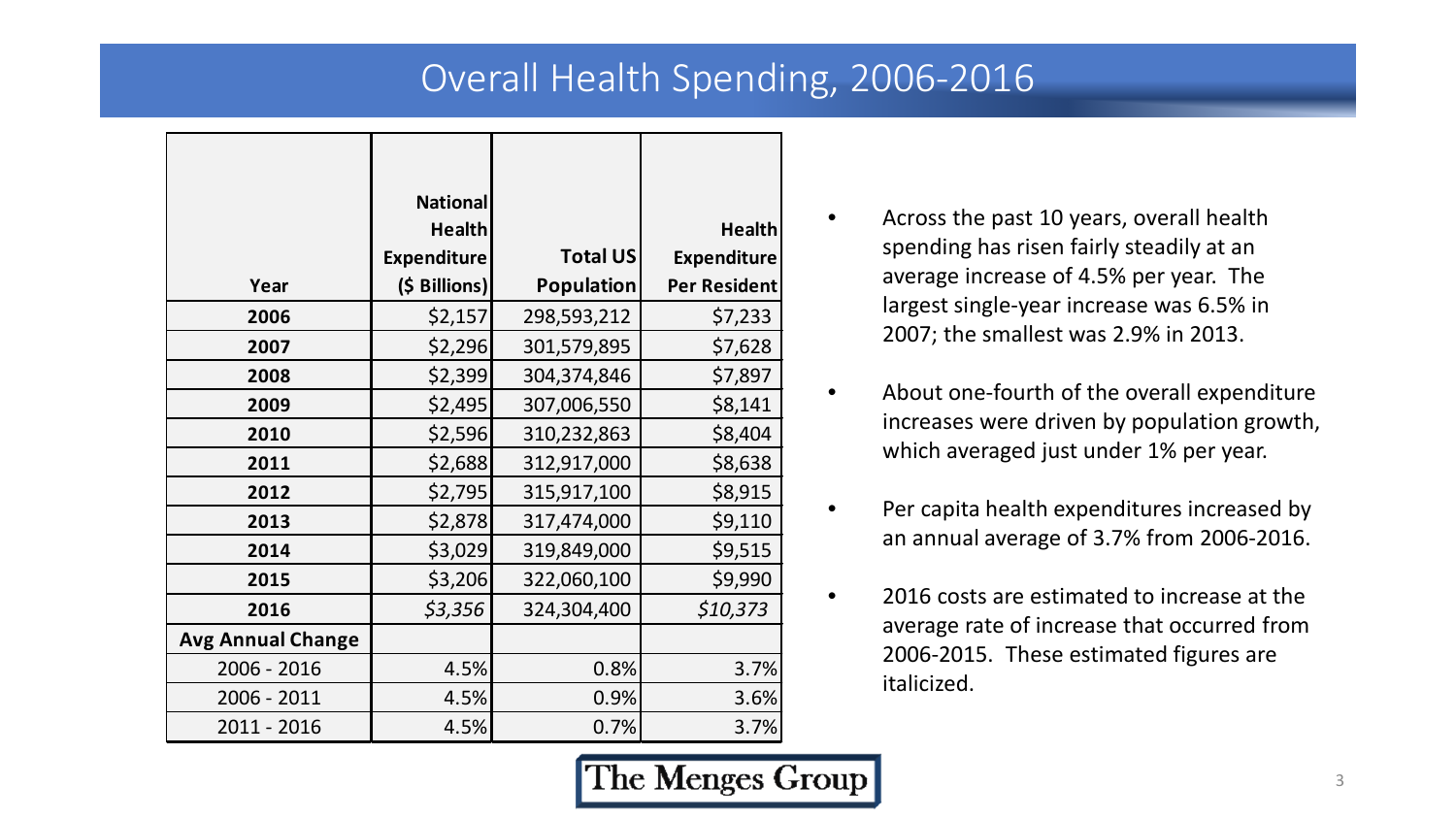#### Medicaid Spending, 2006-2016

|                          | <b>USA Medicaid</b> |                    | <b>Medicaid</b>        |
|--------------------------|---------------------|--------------------|------------------------|
|                          | <b>Expenditures</b> | <b>US Medicaid</b> | <b>Expenditures</b>    |
| Year                     | (\$ Billions)       | <b>Population</b>  | <b>Per Beneficiary</b> |
|                          |                     |                    |                        |
| 2006                     | \$306.6             | 46,668,677         | \$6,569                |
| 2007                     | \$325.8             | 46,417,326         | \$7,018                |
| 2008                     | \$344.2             | 47,664,812         | \$7,222                |
| 2009                     | \$374.4             | 50,867,977         | \$7,361                |
| 2010                     | \$397.2             | 54,544,125         | \$7,283                |
| 2011                     | \$406.7             | 55,795,311         | \$7,290                |
| 2012                     | \$422.7             | 57,297,543         | \$7,378                |
| 2013                     | \$445.4             | 54,919,100         | \$8,110                |
| 2014                     | \$497.2             | 61,650,400         | \$8,064                |
| 2015                     | \$545.1             | 62,384,500         | \$8,738                |
| 2016                     | \$581.1             | 64,429,148         | \$9,020                |
| <b>Avg Annual Change</b> |                     |                    |                        |
| 2006 - 2016              | 6.6%                | 3.3%               | 3.2%                   |
| 2006 - 2011              | 5.8%                | 3.6%               | 2.1%                   |
| 2011 - 2016              | 7.4%                | 2.9%               | 4.4%                   |

- Across the past 10 years, Medicaid spending has risen at an average increase of 6.6% per year. The largest single-year increase (in 2014, driven by the adoption of Medicaid expansion in roughly half the states) was 11.6%; the smallest was 2.4% in 2011.
- Half of the Medicaid expenditure increases were driven by growth in the program's covered population, which averaged 3.3% per year including a 12.3% increase in 2014.
- Medicaid's per capita health expenditures increased by an annual average of 3.2% from 2006-2016; Medicaid spending per covered beneficiary *decreased* by 0.6% in 2014.
- 2016 costs are estimated to increase at the average rate of increase that occurred from 2006- 2015. These estimated figures are italicized.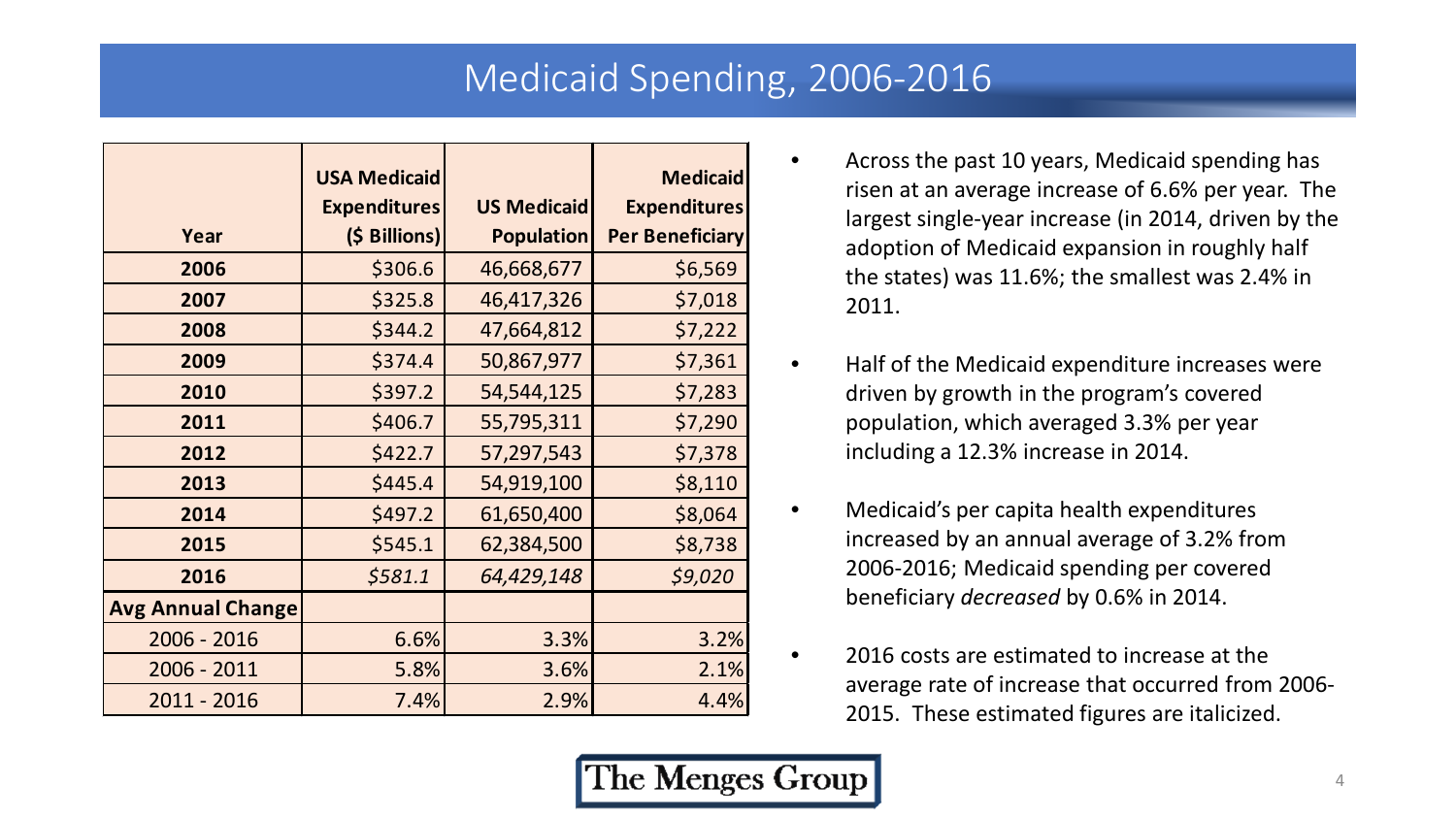#### Medicare Spending, 2006-2016

|                          | <b>USA Medicare</b> |                     | <b>Medicare</b>        |
|--------------------------|---------------------|---------------------|------------------------|
|                          |                     |                     |                        |
|                          | <b>Expenditures</b> | <b>USA Medicare</b> | <b>Expenditures</b>    |
| Year                     | (\$ billions)       | <b>Population</b>   | <b>Per Beneficiary</b> |
| 2006                     | \$403.7             | 42,499,593          | \$9,499                |
| 2007                     | \$432.8             | 44,263,111          | \$9,778                |
| 2008                     | \$467.0             | 45,411,883          | \$10,284               |
| 2009                     | \$498.9             | 46,520,716          | \$10,724               |
| 2010                     | \$519.3             | 47,664,048          | \$10,895               |
| 2011                     | \$546.3             | 48,849,404          | \$11,183               |
| 2012                     | \$569.5             | 50,828,609          | \$11,204               |
| 2013                     | \$590.4             | 52,506,598          | \$11,244               |
| 2014                     | \$618.5             | 54,095,565          | \$11,433               |
| 2015                     | \$646.2             | 55,504,005          | \$11,642               |
| 2016                     | \$680.9             | 57,175,042          | \$11,909               |
| <b>Avg Annual Change</b> |                     |                     |                        |
| $2006 - 2016$            | 5.4%                | <b>3.0%</b>         | 2.3%                   |
| $2006 - 2011$            | 6.2%                | 2.8%                | 3.3%                   |
| $2011 - 2016$            | 4.5%                | 3.2%                | 1.3%                   |

- Across past 10 years, Medicare spending has risen fairly steadily at an average increase of 5.4% per year. The largest single-year increase was 7.9% in 2008; the smallest was 3.7% in 2013. As a side note (not affecting the averages in this report), Medicare expenditures increased 18.8% in 2006 versus 2005, driven by the introduction of Part D.
- More than half of the Medicare expenditure increases from 2006-2016 were driven by growth in the beneficiary population, which averaged 3% per year.
- Medicare's expenditures per beneficiary increased by an annual average of 2.3% from 2006-2016, but only by 1.3% per year on average from 2011-2016.
- 2016 costs are estimated to increase at the average rate of increase that occurred from 2006-2015. These estimated figures are italicized.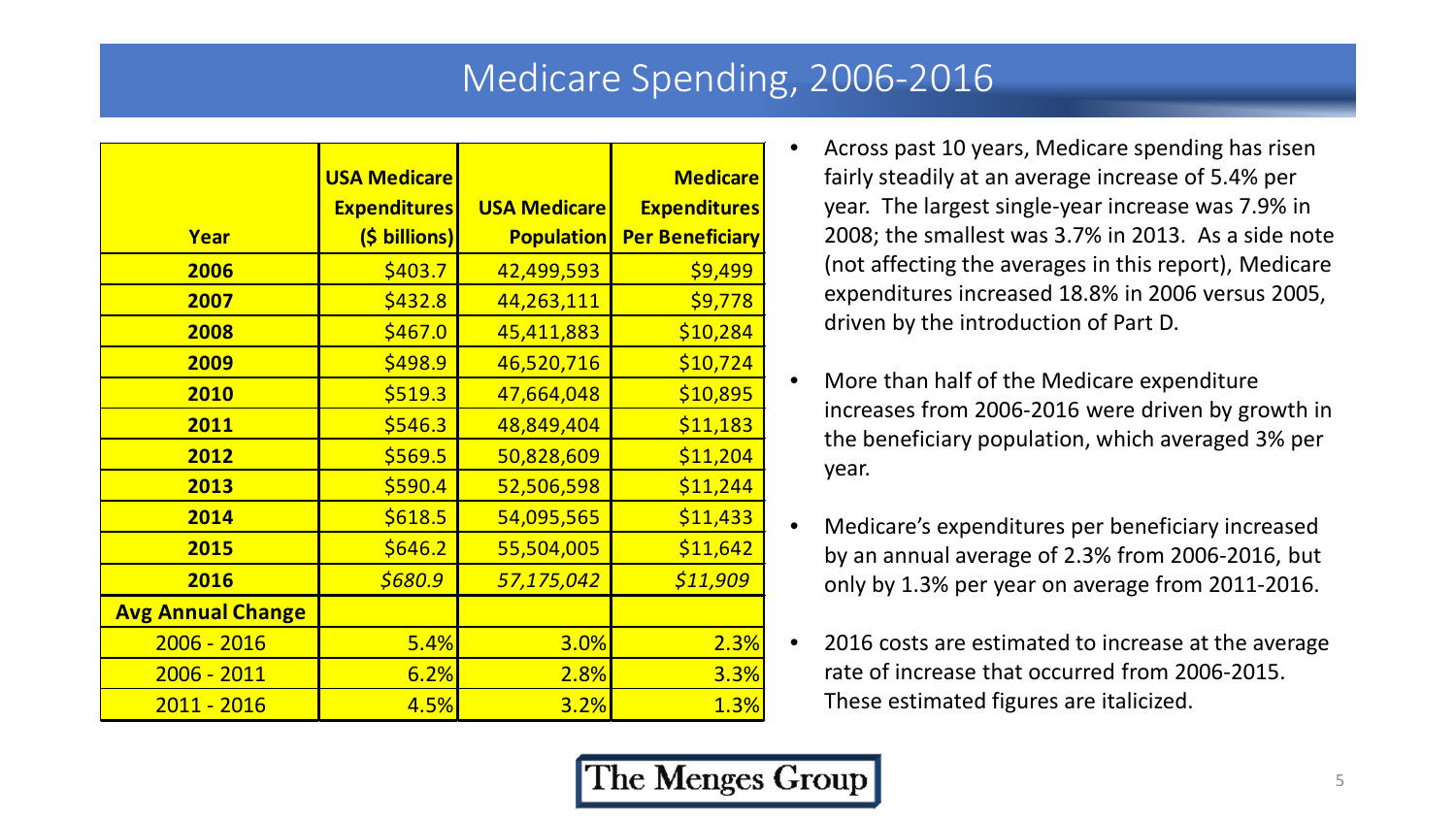#### Private Health (non-Medicaid, non-Medicare) Spending, 2006-2016

|                          | <b>USA Private Sector</b><br>(non-Medicare,<br>non-Medicaid)<br><b>Health</b> | <b>USA Private</b><br>Sector (non-<br>Medicare, non- | <b>USA Private</b><br><b>Sector</b>      |
|--------------------------|-------------------------------------------------------------------------------|------------------------------------------------------|------------------------------------------|
| Year                     | Expenditures, \$<br>billions                                                  | Medicaid)<br><b>Population</b>                       | <b>Expenditures</b><br><b>Per Person</b> |
|                          |                                                                               |                                                      |                                          |
| 2006                     | \$1,446.2                                                                     | 217,424,942                                          | \$6,651.6                                |
| 2007                     | \$1,537.1                                                                     | 218,999,458                                          | \$7,018.9                                |
| 2008                     | \$1,587.9                                                                     | 219,498,151                                          | \$7,234.1                                |
| 2009                     | \$1,621.4                                                                     | 217,917,857                                          | \$7,440.3                                |
| 2010                     | \$1,679.9                                                                     | 216,424,690                                          | \$7,761.9                                |
| 2011                     | \$1,734.9                                                                     | 216,772,285                                          | \$8,003.1                                |
| 2012                     | \$1,803.2                                                                     | 216,390,948                                          | \$8,332.9                                |
| 2013                     | \$1,841.8                                                                     | 218,748,302                                          | \$8,419.7                                |
| 2014                     | \$1,913.6                                                                     | 212,903,035                                          | \$8,988.3                                |
| 2015                     | \$2,014.3                                                                     | 213,071,595                                          | \$9,453.5                                |
| 2016                     | \$2,094.4                                                                     | 211,700,210                                          | \$9,893.2                                |
| <b>Avg Annual Change</b> |                                                                               |                                                      |                                          |
| 2006 - 2016              | 3.8%                                                                          | $-0.3%$                                              | 4.0%                                     |
| 2006 - 2011              | 3.7%                                                                          | $-0.1%$                                              | 3.8%                                     |
| 2011 - 2016              | 3.8%                                                                          | $-0.5%$                                              | 4.3%                                     |

- Across the past 10 years, private sector health spending has risen fairly steadily at an average increase of 3.8% per year. The largest single-year increase was 6.3% in 2007; the smallest was 2.1% in 2013.
- The size of the population not covered by Medicaid or Medicare has decreased from 2006-2016 by roughly 6 million persons or 0.3%. Medicaid added nearly 18 million persons during this timeframe; Medicare added nearly 15 million persons.
- Per capita health expenditures in the private sector increased by an annual average of 4% from 2006-2016. The largest annual increase was 6.8% in 2014, the smallest was 1.0% in 2013.
- 2016 costs are estimated to increase at the average rate of increase that occurred from 2006-2015. These estimated figures are italicized. We have estimated that 8 million persons were covered by both Medicaid and Medicare in 2006, increasing to 9 million dual eligibles as of 2016.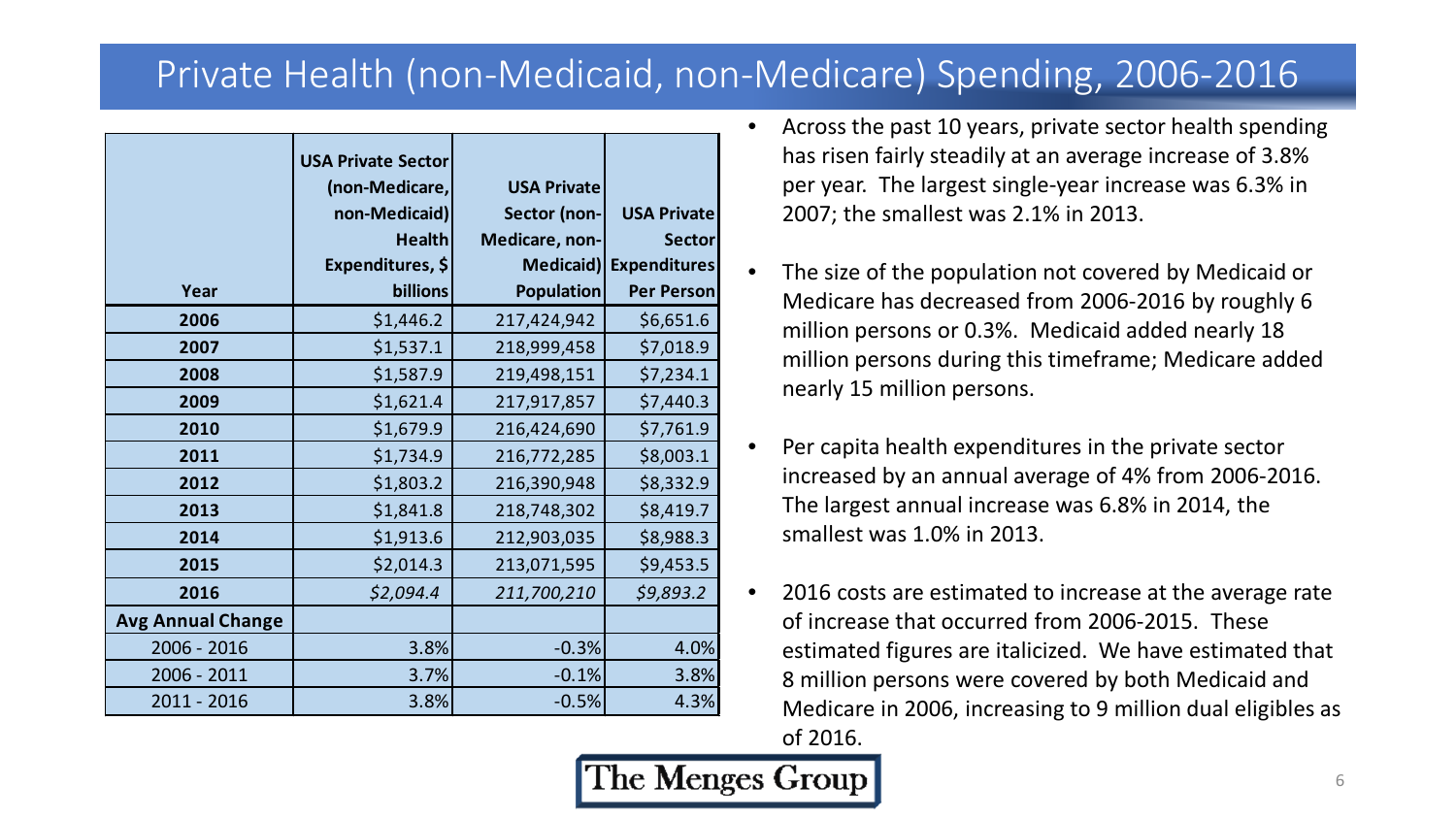# Summary Observations

- Health care costs have not risen all that sharply during the past 10 years. The average annual rate of increase in total national health expenditures has been 4.5%. The average rate of increase in per capita spending has been 3.7%.
- Collectively, Medicaid and Medicare accounted for 32.9% of national health spending in 2006. While this increased to 37.6% as of 2016, these large public programs' costs have not grown at a particularly troubling rate once aging of the population and Medicaid expansion are taken into account.
	- Across the 10-year timeframe 2006-2016, per capita costs increased at an average annual rate of 2.3% in Medicare, 3.2% in Medicaid, and 4.0% in the rest of the population.